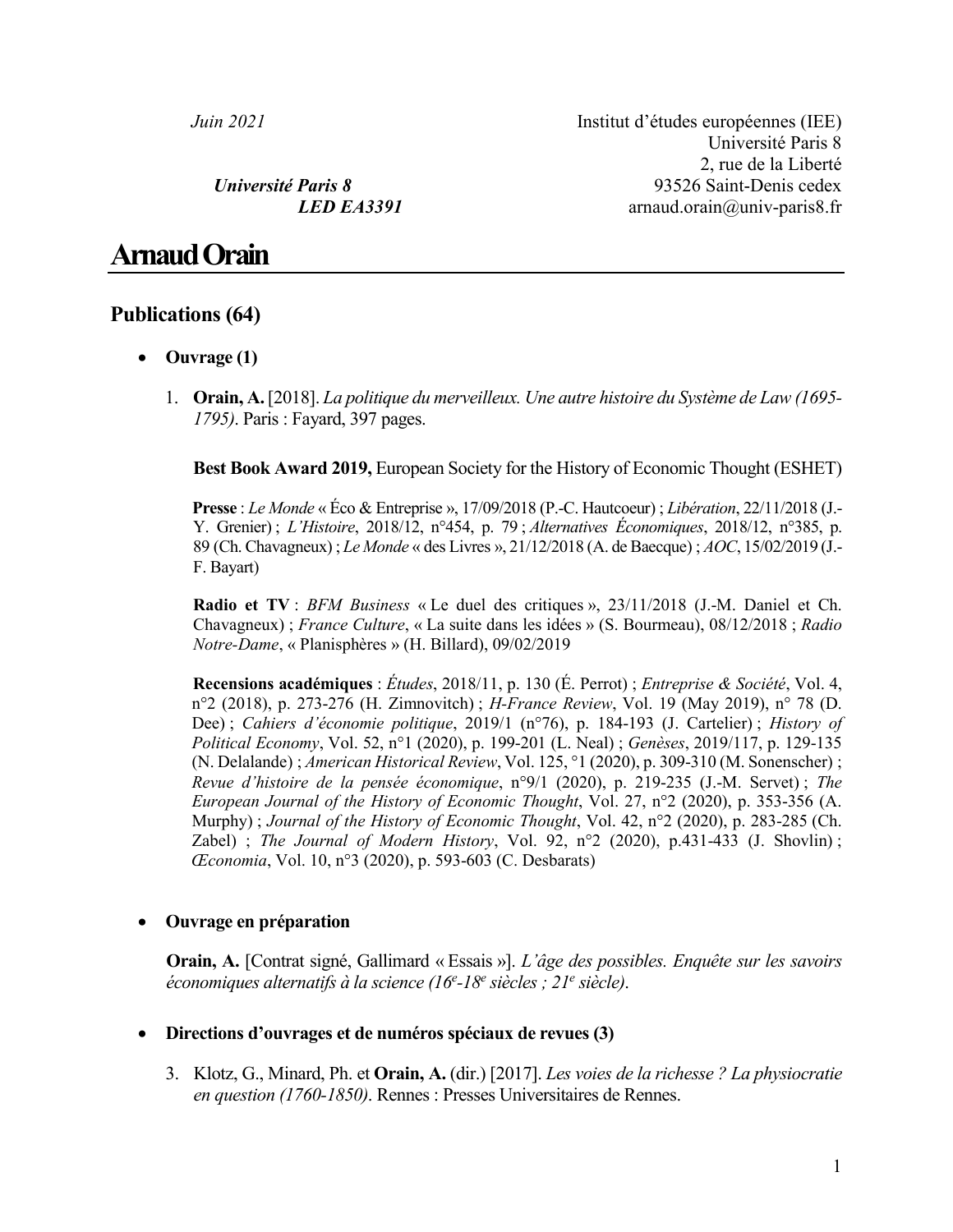- 2. Dal-Pont Legrand, M., Faccarello, G. and **Orain, A.** (eds.) [2015]. *Antiphysiocratic Perspectives in eighteenth-century France*. Special issue of *The European Journal of the History of Economic Thought (EJHET)*, Vol. 22, n°3 (June).
- 1. Le Pichon, Ph. et **Orain, A.** (dir.) [2008]. *Graslin (1727-1790). Le temps des Lumières à Nantes*. Rennes : Presses Universitaires de Rennes.

#### • **Articles dans des revues à comité de lecture (21)**

- 21. **Orain, A.** [À paraître, 2022]. Le papier-monnaie et le temps révolutionnaire. Assignats et régimes d'historicité. *Revue d'histoire moderne et contemporaine*, Vol. 69.
- 20. **Orain, A***.* and Reinert, S. [À paraître, 2021]. Small States in an Age of Empires. The Duchy of Parma's Colonial Moment, 1750-1770. *Capitalism. A Journal of History and Economics*, Vol. 2, n°5.
- 19. **Orain, A.** [À paraître, 2021]. Naissance de l'économie politique, idéologie propriétariste et Révolution française. *Revue d'histoire moderne et contemporaine*, Vol. 68, n° spécial autour de *Capital et idéologie* de Thomas Piketty.
- 18. **Orain, A.**, Chappey, J.-L. et Lilti, A. [À paraître, 2021]. Usages de l'absent. La figure de Lapérouse et la Révolution française. *Annales. Histoire, Sciences Sociales*, Vol. 76, n°1, pp. 1-36.
- 17. **Orain, A.** and Menuet, M. [2017c]. The Jansenist movement and Interest-bearing Loan in France during the Eighteenth Century: A Reappraisal. *The European Journal of the History of Economic Thought*, Vol. 24, n°4, pp. 708-741.
- 16. Ferrand, J. and **Orain, A.** [2017b]. Abbé de Mably on Commerce, Luxury, and "Classical Republicanism." *Journal of the History of Economic Thought*, Vol. 39, n°2, pp. 199-221.
- 15. **Orain, A.** and Laubé, S. [2017a]. Scholars versus Practitioners? Anchor Proof Testing and the Birth of a Mixed Culture in Eighteenth-Century France. *Technology and Culture*, Vol. 58, n°1, pp. 1-34.
- 14. **Orain, A.** [2015b]. Figures of Mockery. A Cultural Disqualification of Physiocracy (1760-1790). *The European Journal of the History of Economic Thought*, Vol. 22, n°3, pp. 383-419.
- 13. **Orain, A.** [2015a]. On the Difficulty of Constituting an Economic *avant-garde* in the French Enlightenment. *The European Journal of the History of Economic Thought*, Vol. 22, n°3, pp. 349-358.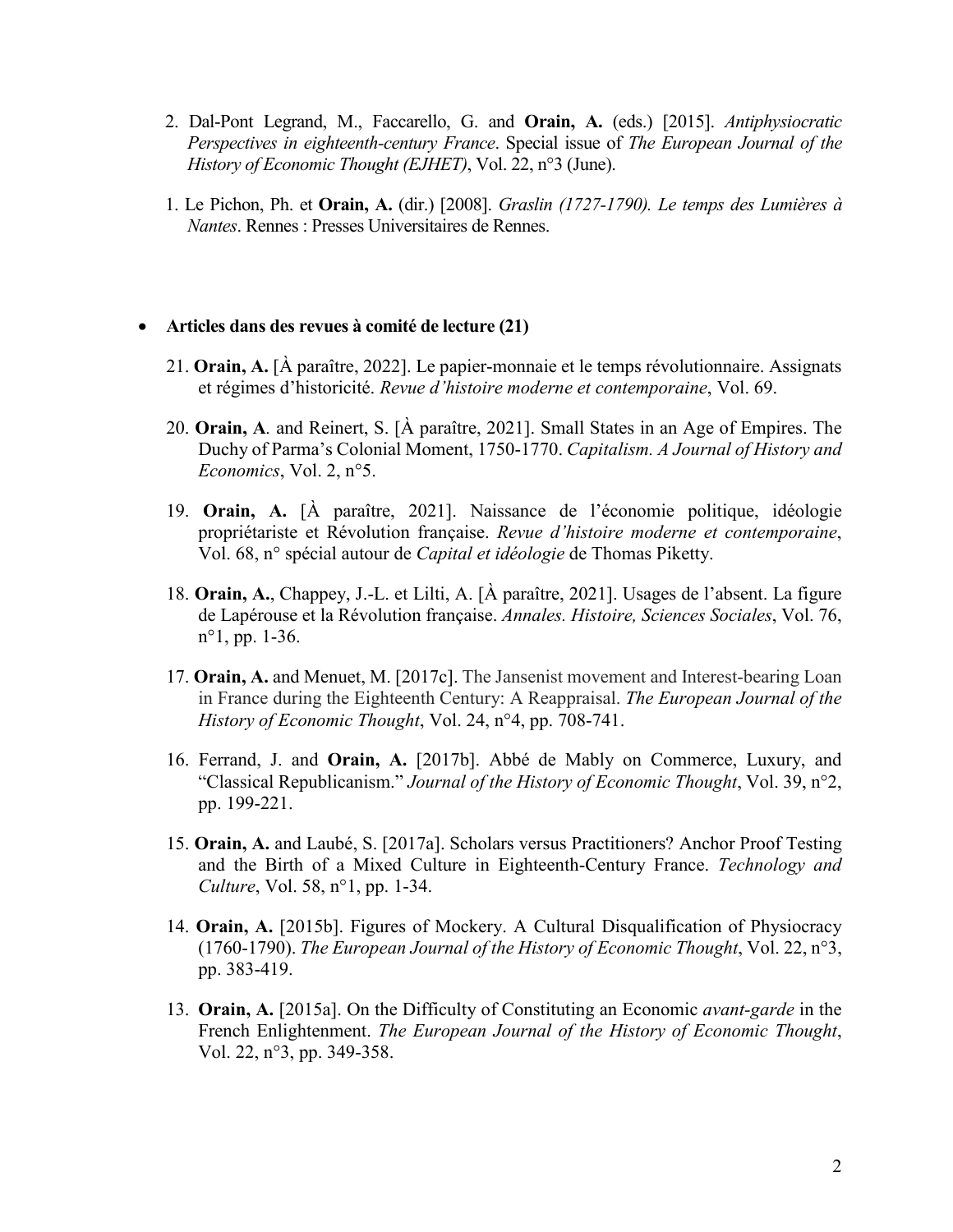- 12. **Orain, A.** [2014]. The Second Jansenism and the rise of French Eighteenth-Century Political Economy. *History of Political Economy*, Vol. 46, n°3, pp. 463-490.
- 11. **Orain, A.** [2013b]. Soutenir la guerre et Réformer la fiscalité. Silhouette et Forbonnais au Contrôle général des finances (1759). *French Historical Studies*, Vol. 36, n°3, pp. 417-447*.*
- 10. **Orain, A.** [2013a]. Le *Journal Œconomique*, le cercle de Gournay et le pouvoir monarchique : Quelques preuves matérielles d'un lien organique. *Dix-Huitième Siècle*, Vol. 45, pp. 113-131.
- 9.**Orain, A.** [2012]. The Moral Theory of Condillac: A Path toward Utilitarianism. *Revue de Philosophie économique/Review of Economic philosophy*, Vol. 13, n°2, pp. 93-118*.*
- 8. **Orain, A.** [2011]. "Preferring that which you desire less". A condillacian approach to Choice under Uncertainty. *The European Journal of the History of Economic Thought*, Vol. 18, n°3, pp. 321-352.
- 7. **Orain, A.** [2010]. Progressive indirect taxation and Social Justice in Eighteenth century France. Forbonnais and Graslin's fiscal system. *The European Journal of the History of Economic Thought*, Vol. 17, n°4, pp. 657-683.
- 6. **Orain, A.** [2007]. Le rôle des préférences individuelles dans la controverse Condillac Le Trosne sur la valeur et les prix. *Cahiers d'économie politique*, n°52, pp. 7-30.
- 5. **Orain, A.** [2006b]. « Equilibre » et fiscalité au siècle des Lumières. L'économie politique de Jean-Joseph Graslin. *Revue Economique*, Vol. 57, n°5, pp. 955-981.
- 4. **Orain, A.** [2006a]. Directing or Reforming behaviours? A Discussion of Condillac's theory of *vrai prix*. *History of Political Economy*, Vol. 38, n°3, pp. 497-530.
- 3. **Orain, A.** [2003]. Decline and Progress. The Economic Agent in Condillac's Theory of History. *The European Journal of the History of Economic Thought*, Vol. 10, n°3, pp. 379- 407.
- 2. **Orain, A.** [2002b]. Condillac face à la Physiocratie : Terre, Valeur et Répartition. *Revue Economique*, Vol. 53, n°5, pp. 1075-1099.
- 1. Crépel, P. et **Orain, A.** [2002a]. Une lettre (probablement) inédite de Condorcet à Frisi. *Recherches sur Diderot et sur l'« Encyclopédie »*, Vol. 33, pp. 206-210.

#### • **Chapitres d'ouvrages collectifs et articles dans des revues sans procédure d'évaluation (31)**

31. **Orain, A.** [À paraître, 2022]. Melon the Modern: Eastern Tales and Rococo Economics, in J. Shovlin and K. Stapelbroek (eds.), *Commerce Versus Conquest: The Political Economy of Jean-François Melon*, London: Routledge.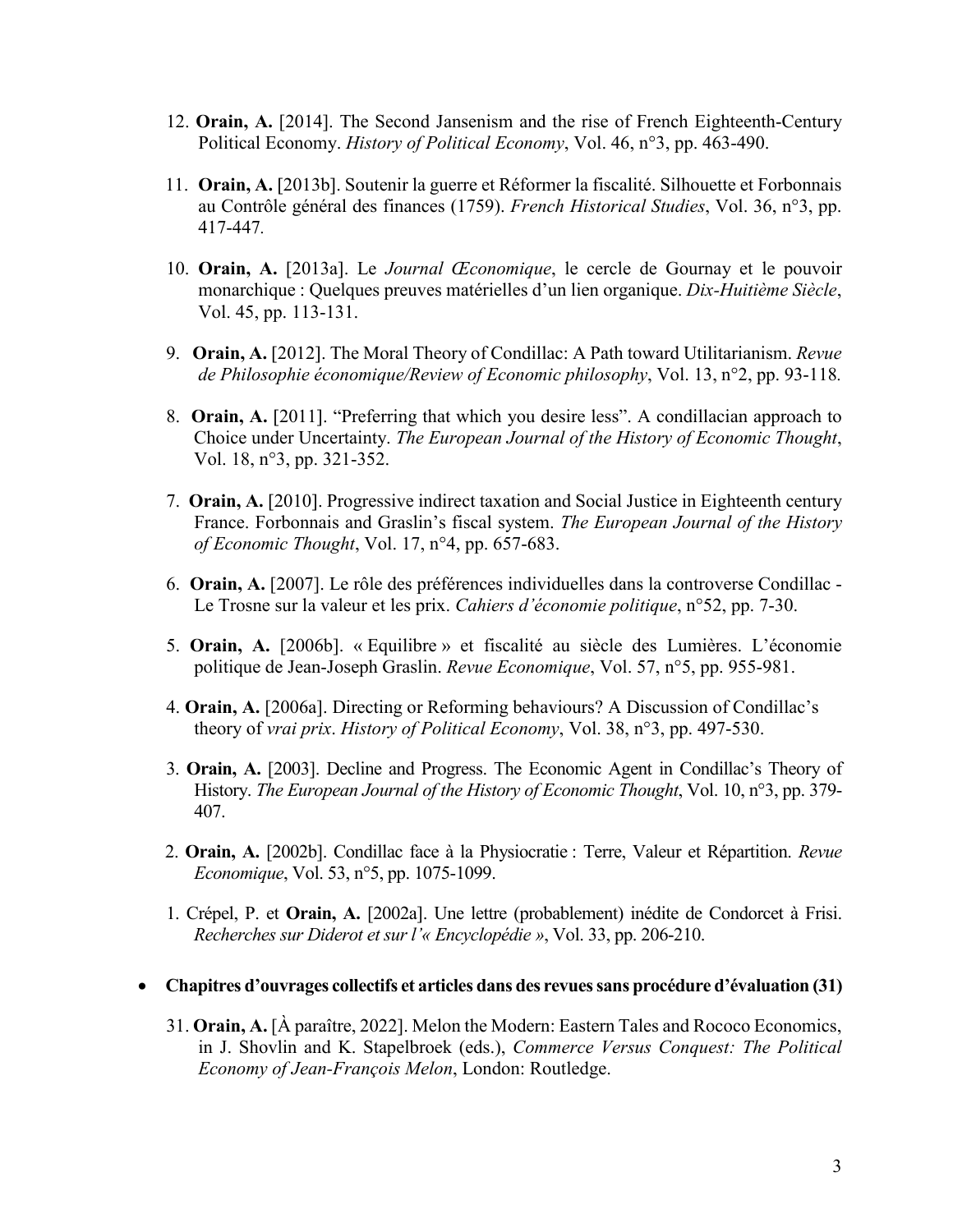- 30. **Orain, A.** [À paraître, 2021]. Figurism, Temporal goods and the Manifestation of the Divine: The History of Commerce in the Jansenists Pedagogues of the Eighteenthcentury, in A. Alimento and A. Della Fontana (eds.), *Histories of Trade as Histories of Civilization*, London: Palgrave Macmillan.
- 29. **Orain, A.** [À paraître, 2021]. Political critiques of Political Economy, in G. Faccarello and C. Silvant (eds.), *A History of Economic Thought in France*, London: Routledge.
- 28. **Orain, A.** [À paraître, 2021]. John Law et la Compagnie des indes, in A. Ruscio (dir.), *Encyclopédie de la colonisation française*, Paris : Les indes savantes, vol. IV.
- 27. **Orain, A.** [À paraître, 2021]. Les tribulations du papier ou comment financer la Révolution, in A. Conchon et V. Martin (dir.), *Les dynamiques économiques de la Révolution*, Paris : CHEFF.
- 26. **Orain, A.** [2020]. L'ordre civique contre le désordre commerçant. L'imaginaire épidémique (1720, 2020), *Esprit*, vol. 464, mai 2020, p. 99-106.
- 25. **Orain, A.** [2019e]. La vraie nature du mercantilisme contemporain, *Esprit*, vol. 456, juillet 2019, p. 90-101.

25bis. Version en langue anglaise : "The true nature of contemporary mercantilism", *Cairn international* (www.cairn-int.info)

- 24. **Orain, A.** [2019d]. "One must make war on the lunatics". The physiocrats' attacks on Linguet, the iconoclast (1767-1775), in S.L. Kaplan and S. Reinert (eds.), *The Economic Turn: Recasting Political Economy in Eighteenth-Century Europe*. London: Anthem Press, pp. 469-504.
- 23. Ferrand, J. and **Orain, A.** [2019c]. The Natural Law of Equality at the Heart of the Controversy between Mably and the Physiocrats, in S.L. Kaplan and S. Reinert (eds.), *The Economic Turn: Recasting Political Economy in Eighteenth-Century Europe*. London: Anthem Press, pp. 439-468.
- 22. **Orain, A.** [2019b]. Physiocrat Arithmetic Versus *Ratios*. The analytical economics of Jean-Joseph-Louis Graslin, in S.L. Kaplan and S. Reinert (eds.), *The Economic Turn: Recasting Political Economy in Eighteenth-Century Europe*. London: Anthem Press, pp. 193-220.
- 21. Charles, L. and **Orain, A.** [2019a]. François Véron de Forbonnais and the Invention of Antiphysiocracy, in S.L. Kaplan and S. Reinert (eds.), *The Economic Turn: Recasting Political Economy in Eighteenth-Century Europe*. London: Anthem Press, pp. 139- 168.
- 20. **Orain, A.** [2018b]. The Economics of the Antipodes. French Naval Exploration, Trade and Empire in the Eighteenth-Century, in R. Fredona and S. Reinert (eds.), *New Perspectives on the History of Political Economy*, London: Palgrave Macmillan, pp. 203-231.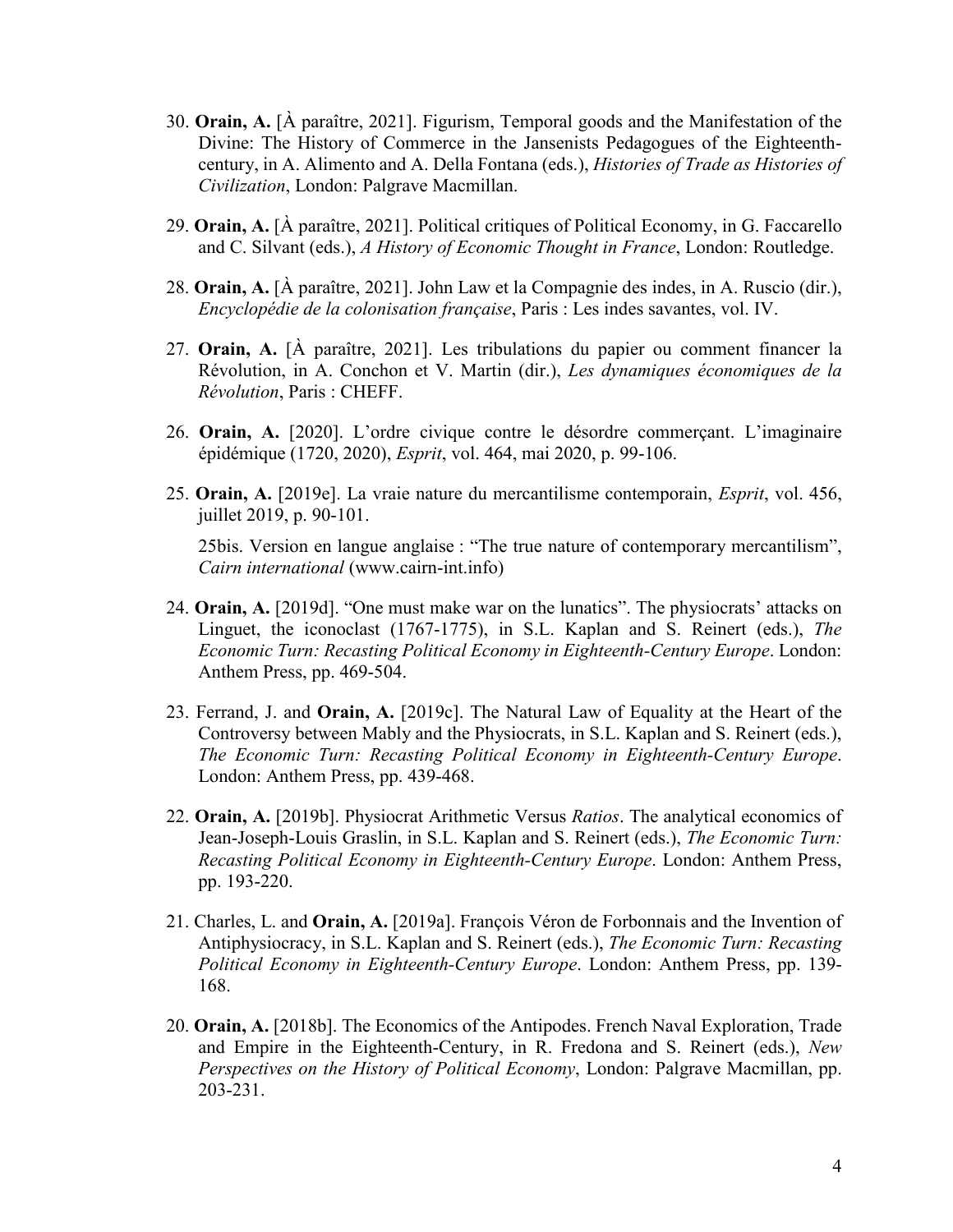- 19. Ferrand, J. and **Orain, A.** [2018a]. Freeing trade or freeing humans? Mably and Condillac on economic policies and the renewal of the French Kingdom, in J.-L. Cardoso, H.D. Kurz and Ph. Steiner (eds.), *Economic Analyses in Historical Perspective. Festschrift in Honour of Gilbert Faccarello*. London and New-York: Routledge, pp. 19-27.
- 18. Klotz, G., Minard, Ph. et **Orain, A.** [2017d]. Les antiphysiocrates, ou le sens d'un questionnement, in Klotz, G., Minard, Ph. et Orain, A. (dir.) [2017]. *Les voies de la richesse ? La physiocratie en question (1760-1850)*. Rennes : Presses Universitaires de Rennes, pp. 309-318.
- 17. **Orain, A.** [2017c]. « Partisan zélé mais non pas outré de l'agriculture ». Béardé de l'Abbaye contre les « enthousiastes » de la Science Nouvelle, in Klotz, G., Minard, Ph. et Orain, A. (dir.) [2017]. *Les voies de la richesse ? La physiocratie en question (1760- 1850)*. Rennes : Presses Universitaires de Rennes, pp. 43-77.
- 16. Klotz, G., Minard, Ph. et **Orain, A.** [2017b]. La Physiocratie vouées aux gémonies ?, in Klotz, G., Minard, Ph. et Orain, A. (dir.) [2017]. *Les voies de la richesse ? La physiocratie en question (1760-1850)*. Rennes : Presses Universitaires de Rennes, pp. 7-39.
- 15. **Orain, A.** et Thézé, L. [2017a]. Publicité, contre-publicité et représentations économiques du système de Law : Le motif alchimique dans les poésies et chansons de la Régence, in F. Magnot (dir.), *Gagnons sans savoir comment. Représentations du Système de Law du XVIIIe siècle à nos jours*. Rennes: Presses Universitaires de Rennes, pp. 129-148.
- 14. **Orain, A.** [2016d]. L'opposition aux physiocrates (en russe), in A. Khudokurmov et A. Lapidus (eds), *La Théorie Économique dans une Perspective Historique*, Moscou: Infra-M, pp. 167-216.
- 13. **Orain, A.** [2016c]. François Quesnay et la Physiocratie. L'économie politique du « Royaume agricole » (en russe), in A. Khudokurmov et A. Lapidus (eds), *La Théorie Économique dans une Perspective Historique*, Moscou: Infra-M, pp. 135-166.
- 12. **Orain, A.** and Steiner, Ph. [2016b]. François Quesnay and Physiocracy, in G. Faccarello and H. Kurz (eds.), *Handbook of the History of Economic Analysis*. Cheltenham: Edward Elgard, vol. 1, pp. 28-39.
- 11. **Orain, A.** [2016a]. Charles-Louis de Secondat de Montesquieu (1689-1755), in G. Faccarello and H. Kurz (eds.), *Handbook of the History of Economic Analysis*. Cheltenham: Edward Elgard, vol. 1, pp. 24-27.
- 10. **Orain, A.** [2014b]. Les contraintes d'approvisionnement pendant la guerre d'indépendance américaine : une étude de cas dans l'océan Indien, in D. Plouviez (dir.), *Enquêtes et Documents. Défense et colonies dans le monde atlantique*, n° 49. Rennes : Presses Universitaires de Rennes, pp. 231-248.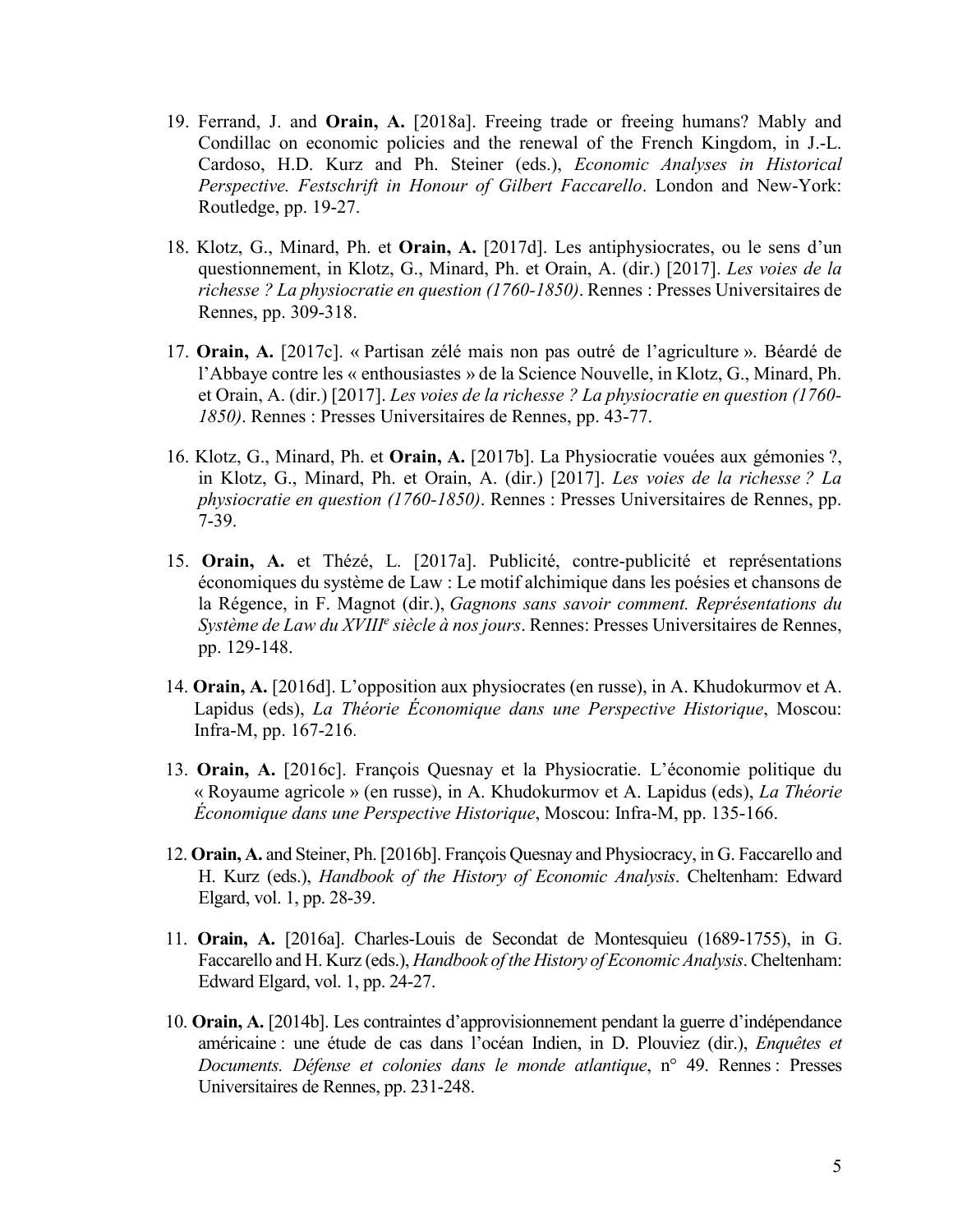- 9. **Orain, A.** [2014a]. Taxer les riches pour financer la dette ? Les tentatives de réformes du ministère Silhouette (1759), *L'économie politique*, n°61, pp. 21-37.
- 8. **Orain, A.** [2012]. Graslin and Forbonnais Against the *Tableau économique*, in J. Cartelier and G. Longhitano (dir.), *Quesnay and Physiocracy: Studies and Materials*. Paris : L'Harmattan, pp. 87-111.
- 7. **Orain, A.** [2008d]. De « petites questions moitié grammaticales, moitié politiques » : Baudeau critique de Condillac, in A. Clément (dir.), *Nicolas Baudeau, « un philosophe économiste » au temps des Lumières*. Paris : Michel Houdiard, pp. 318-329.
- 6. **Orain, A.** et Rajalu, S. [2008c]. Un fermier en bord de Loire. Graslin et l'afféagement des marais de l'estuaire, in Ph. Le Pichon et A. Orain (dir.), *Graslin (1727-1790). Le temps des Lumières à Nantes*. Rennes : Presses Universitaires de Rennes, pp. 149-163.
- 5. **Orain, A.** [2008b]. Graslin et les physiocrates. Les controverses sur la valeur, l'équilibre et la fiscalité, in Ph. Le Pichon et A. Orain (dir.), *Graslin (1727-1790). Le temps des Lumières à Nantes*. Rennes : Presses Universitaires de Rennes, pp. 127-145.
- 4. **Orain, A.** [2008a]. Jean-Joseph-Louis Graslin (1727-1790) : un itinéraire dans son siècle, in Ph. Le Pichon et A. Orain (dir.), *Graslin (1727-1790). Le temps des Lumières à Nantes*. Rennes : Presses Universitaires de Rennes, pp. 29-86.
- 3. Crampe-Casnabet, M., **Orain, A.** et Coutel, Ch. [2004c]. Présentation et annotation du « Fragment 1 » [Manuscrit Inédit] de Condorcet, in Condorcet, *Tableau historique des progrès de l'esprit humain : Projets, Esquisse, Fragments et Notes (1772-1794)* (sous la direction de P. Crépel et J.-P. Schandeler). Paris : INED, pp. 477-542.
- 2. Rieucau, N., **Orain, A.** et Schandeler, J.-P. [2004b]. Présentation et annotation des « Époques 1 à 3 du *Prospectus* » [Manuscrit Inédit] de Condorcet, in Condorcet, *Tableau historique des progrès de l'esprit humain : Projets, Esquisse, Fragments et Notes (1772-1794)* (sous la direction de P. Crépel et J.-P. Schandeler). Paris : INED, pp. 229-275.
- 1. **Orain, A.** [2004a]. Présentation et annotation de l'« Analyse de l'*Histoire naturelle de la parole* d'Antoine Court de Gébelin » de Condorcet, in Condorcet, *Tableau historique des progrès de l'esprit humain : Projets, Esquisse, Fragments et Notes (1772-1794)* (sous la direction de P. Crépel et J.-P. Schandeler). Paris : INED, pp. 213-221.
- **Recensions d'ouvrages (8)**
	- 8. **Orain, A.** [À paraître, 2021]. Compte rendu de J. Hoppit, *Britain's Political Economies. Parliament and Economic Life, 1660-1800*, Cambridge (UK), Cambridge University Press, 2017, 391 p., *Annales. Histoire, Sciences sociales*, Vol. 76.
	- 7. **Orain, A.** [2019]. Review of F. Trivelatto, *The Promise and Peril of Credit. What a forgotten Legend about Jews and Finance tells us about the making of European*